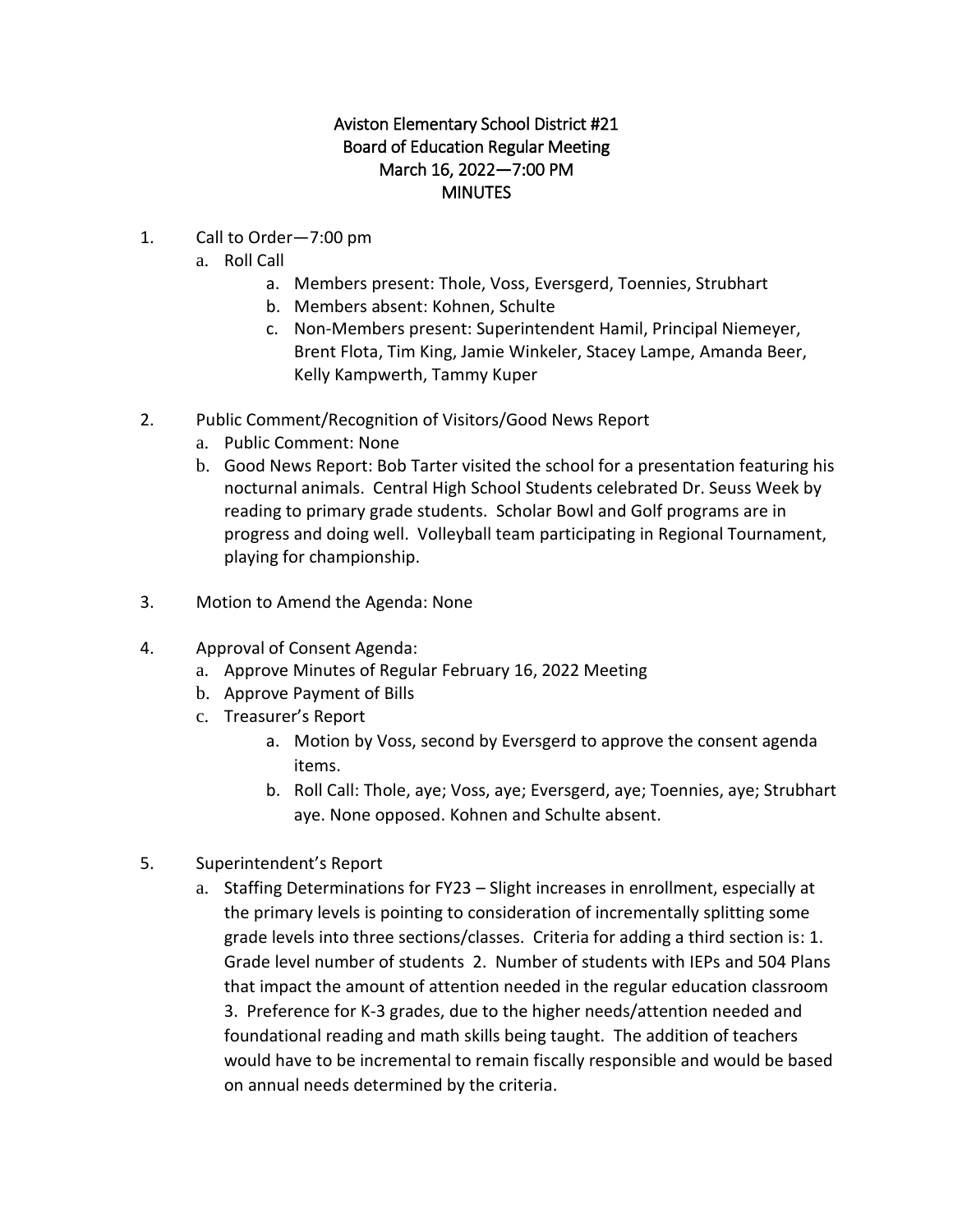- b. Maintenance Projects The main computer lab is scheduled to be renovated into a classroom during the summer. Gym floor annual maintenance/refinishing has been scheduled and approval was sought to proceed with installing an entry system that is compatible with the VOIP phone system.
- c. Building Addition Planning Board Members Randy Voss and Melissa Kohnen met with Superintendent Hamil on February 22 to tour and assess needs for a possible building expansion project. Kings Financial has been invited to the March Board Meeting to present various financing options for a possible building addition.
- 6. New Business
	- a. Transportation Contract
		- a. Motion by Thole, second by Strubhart to accept the transportation contract with M&K Bus Service for FY23 as presented.
		- b. Roll Call: Thole, aye; Voss, aye; Eversgerd, aye; Toennies, aye; Strubhart aye. None opposed. Kohnen and Schulte absent.
	- b. Building Bond Information No Action
		- a. Tim King and Brent Flota of Kings Financial presented various financial options and scenarios for a possible building expansion.
		- b. No Action Taken Information Only
	- c. Mowing Contract
		- a. Motion by Thole, second by Strubhart to accept the mowing/lawn maintenance contract with Quality Turf for FY23 as presented.
		- b. Roll Call: Thole, aye; Voss, aye; Eversgerd, aye; Toennies, aye; Strubhart aye. None opposed. Kohnen and Schulte absent.
	- d. Student Information System/Financial System Contract
		- a. Motion by Thole, second by Voss to accept the Student Information/Financial System Contract with TeacherEase/School Insight for FY23 as presented.
		- b. Roll Call: Thole, aye; Voss, aye; Eversgerd, aye; Toennies, aye; Strubhart aye. None opposed. Kohnen and Schulte absent.
	- e. Adoption of the 2022-2023 School Calendar
		- a. Motion by Thole, second by Strubhart to accept the 2022-2023 school calendar as presented.
		- b. All in favor, None opposed, Kohnen and Schulte absent.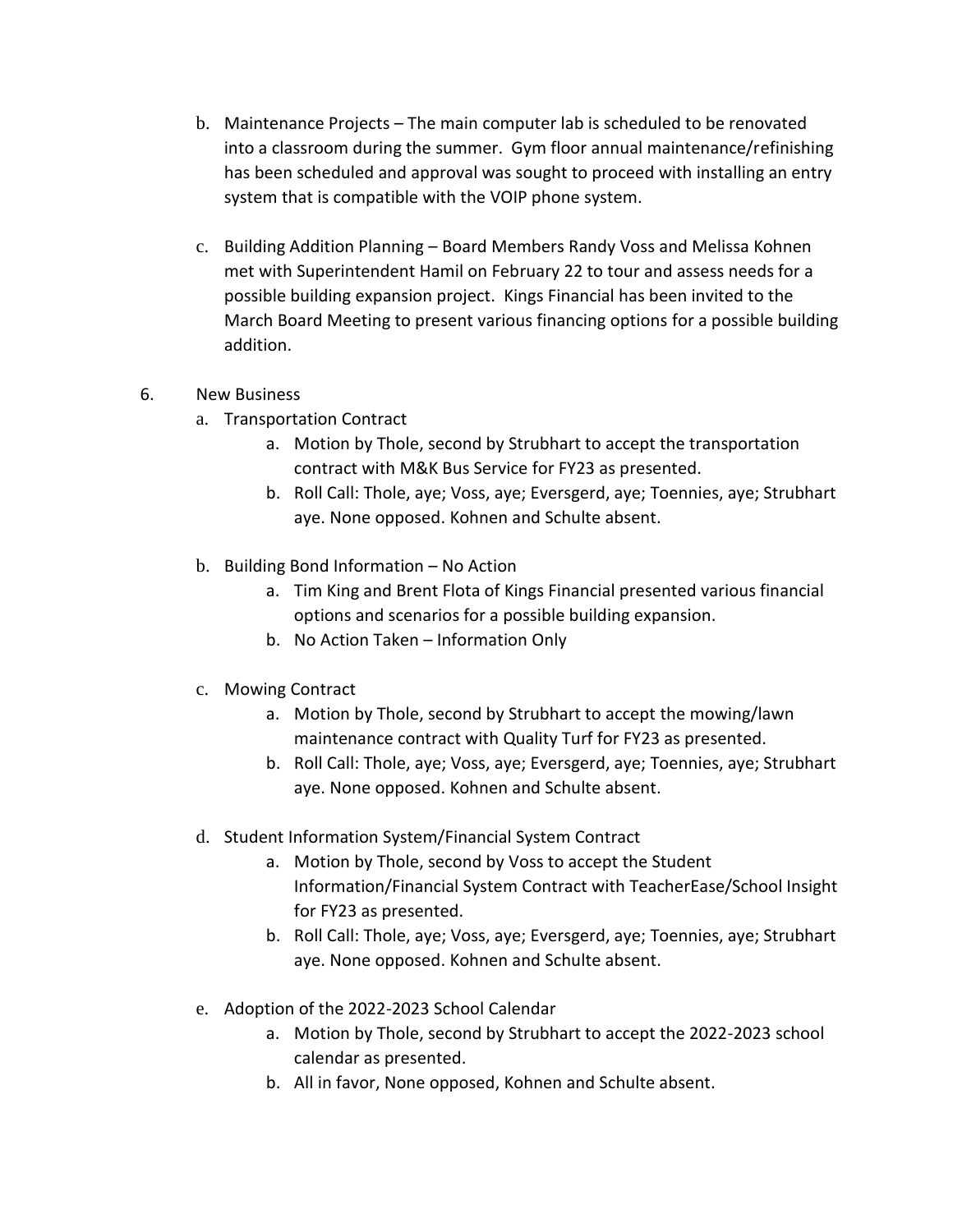- f. Annual Review of Safety Plans
	- a. Motion by Voss, second by Eversgerd to accept the Crisis Management Plan as presented.
	- b. All in favor, None opposed, Kohnen and Schulte absent.
- g. Rehiring of Certified Teachers for 2022-2023 School Year
	- a. Motion by Voss, second by Eversgerd to rehire all certified teachers for the 2022-2023 school year.
	- b. Roll Call: Thole, aye; Voss, aye; Eversgerd, aye; Toennies, aye; Strubhart aye. None opposed. Kohnen and Schulte absent.
- h. Resignation of Extracurricular Staff
	- a. Motion by Thole, second by Eversgerd to accept the resignation of Alyssa Winkeler as Head Cheer Coach.
	- b. Roll Call: Thole, aye; Voss, aye; Eversgerd, aye; Toennies, aye; Strubhart aye. None opposed. Kohnen and Schulte absent.
- i. Certified Employee Intent to Retire
	- a. Motion by Strubhart, second by Thole to accept the 4-year intent to retire notice from Lisa Niemeyer per the Negotiated Agreement, Section 11.9, Part D.
	- b. Roll Call: Thole, aye; Voss, aye; Eversgerd, aye; Toennies, aye; Strubhart aye. None opposed. Kohnen and Schulte absent.
- 7. \*\*Closed Session Closed session may be used to discuss contract negotiations, employee issues and other items as deemed necessary by the board and as approved in 5 ILCS 120/2 of the Open Meetings Act.
	- a. Motion by Strubhart, second by Voss to enter closed session at 9:20 pm.
	- b. All in favor, None opposed, Kohnen and Schulte absent.
	- c. Motion by Strubhart, second by Thole to return to open session at 9:42 pm.
	- d. All in favor, None opposed, Kohnen and Schulte absent.
- 8. Adjournment
	- a. Motion by Thole, second by Strubhart to adjourn the March 16, 2022 meeting at 9:42 pm.
	- b. All in favor, None opposed, Kohnen and Schulte absent.